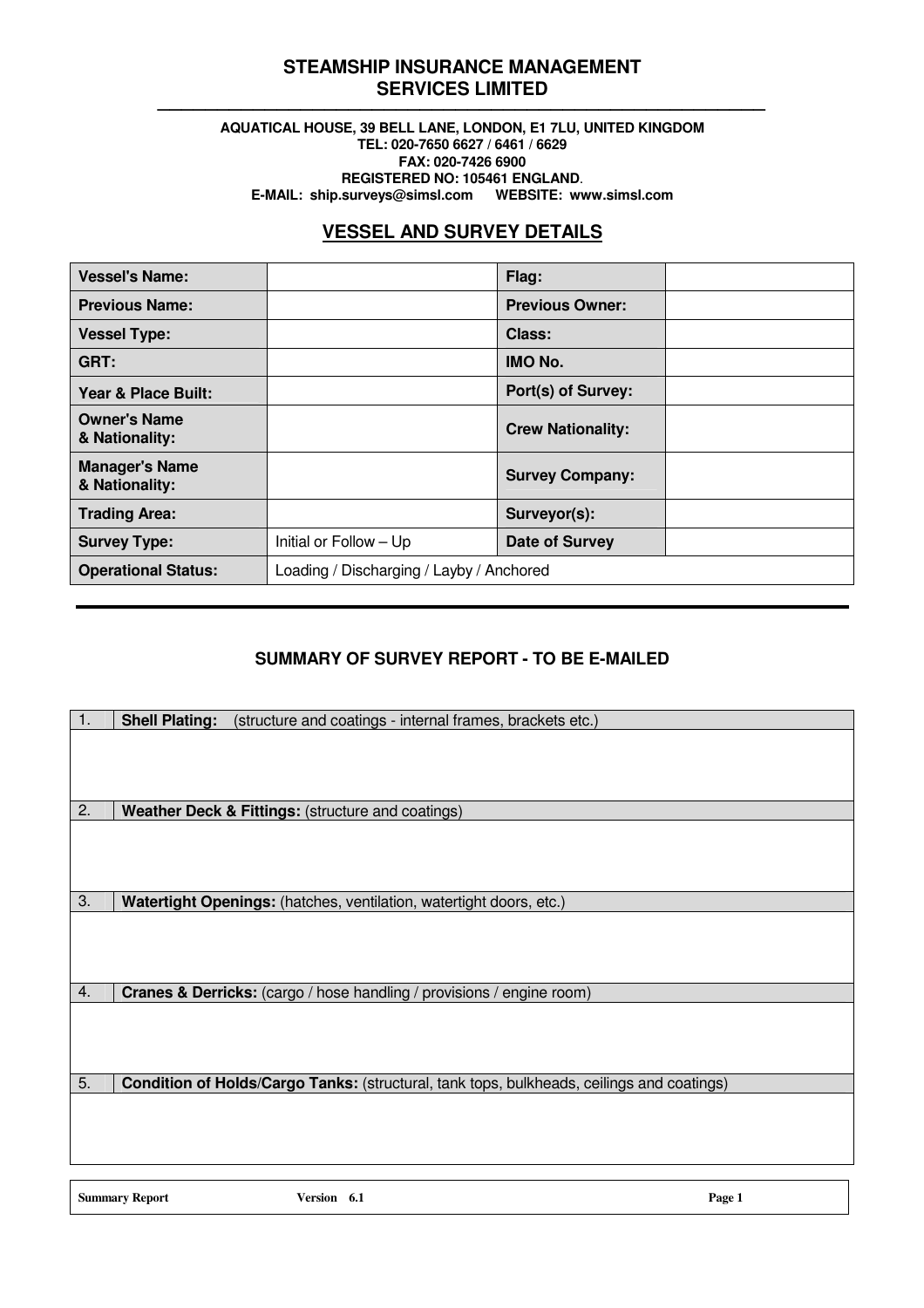| 6. |                     |                                                         |   |                                                                                        | Condition of Ballast Tanks and Void Spaces etc: (List compartments / spaces entered) |  |
|----|---------------------|---------------------------------------------------------|---|----------------------------------------------------------------------------------------|--------------------------------------------------------------------------------------|--|
|    |                     |                                                         |   |                                                                                        |                                                                                      |  |
|    |                     |                                                         |   |                                                                                        |                                                                                      |  |
|    |                     |                                                         |   |                                                                                        |                                                                                      |  |
| 7. |                     | <b>Result of Latest Steel Thickness Gauging Report:</b> |   |                                                                                        |                                                                                      |  |
|    |                     |                                                         |   | (Include company name, place and date of latest gauging and average / max diminutions) |                                                                                      |  |
|    |                     |                                                         |   |                                                                                        |                                                                                      |  |
|    | <b>Hull Strakes</b> | Ave                                                     | % | Max                                                                                    | ℅                                                                                    |  |
|    | Main Deck           | Ave                                                     | % | Max                                                                                    | $\%$                                                                                 |  |
|    |                     |                                                         |   |                                                                                        |                                                                                      |  |
| 8. | Others:             |                                                         |   |                                                                                        |                                                                                      |  |
|    |                     |                                                         |   |                                                                                        |                                                                                      |  |
|    |                     |                                                         |   |                                                                                        |                                                                                      |  |
|    |                     |                                                         |   |                                                                                        |                                                                                      |  |
|    |                     |                                                         |   |                                                                                        |                                                                                      |  |
|    |                     |                                                         |   |                                                                                        |                                                                                      |  |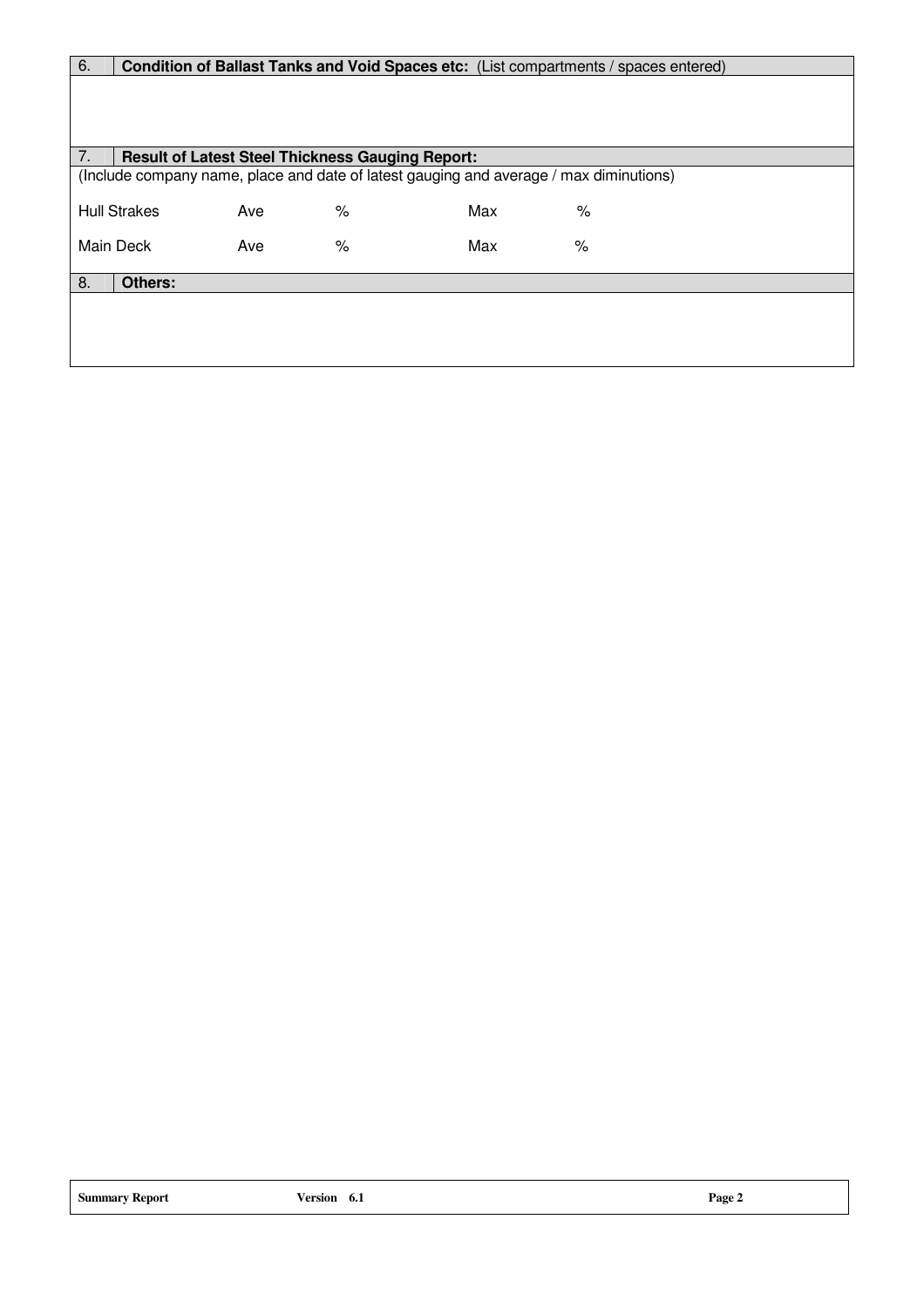## **CONDITION OF MACHINERY & MACHINERY SPACES**

| 1. | Main Engines and Thrusters: (type, quantity, configuration, cylinders and BHP) |
|----|--------------------------------------------------------------------------------|
|    |                                                                                |
|    |                                                                                |
|    |                                                                                |
| 2. | <b>Boilers:</b>                                                                |
|    |                                                                                |
|    |                                                                                |
|    |                                                                                |
|    |                                                                                |
| 3. | Generators: (type, quantity and design output)                                 |
|    |                                                                                |
|    |                                                                                |
|    |                                                                                |
|    |                                                                                |
| 4. | Pumps: (cargo, ballast, fire and bilge)                                        |
|    |                                                                                |
|    |                                                                                |
|    |                                                                                |
|    |                                                                                |
| 5. | <b>Steering Gear:</b> (main and emergency)                                     |
|    |                                                                                |
|    |                                                                                |
|    |                                                                                |
|    |                                                                                |
| 6. | Deck Machinery: (windlass, mooring winches/capstans, cargo winches, etc.)      |
|    |                                                                                |
|    |                                                                                |
|    |                                                                                |
| 7. | Cleanliness of Machinery Spaces / Pumprooms etc.                               |
|    |                                                                                |
|    |                                                                                |
|    |                                                                                |
|    |                                                                                |
| 8. | <b>Dynamic Positioning System: (DP Class?)</b>                                 |
|    |                                                                                |
|    |                                                                                |
|    |                                                                                |
|    |                                                                                |
| 9. | Others:                                                                        |
|    |                                                                                |
|    |                                                                                |
|    |                                                                                |
|    |                                                                                |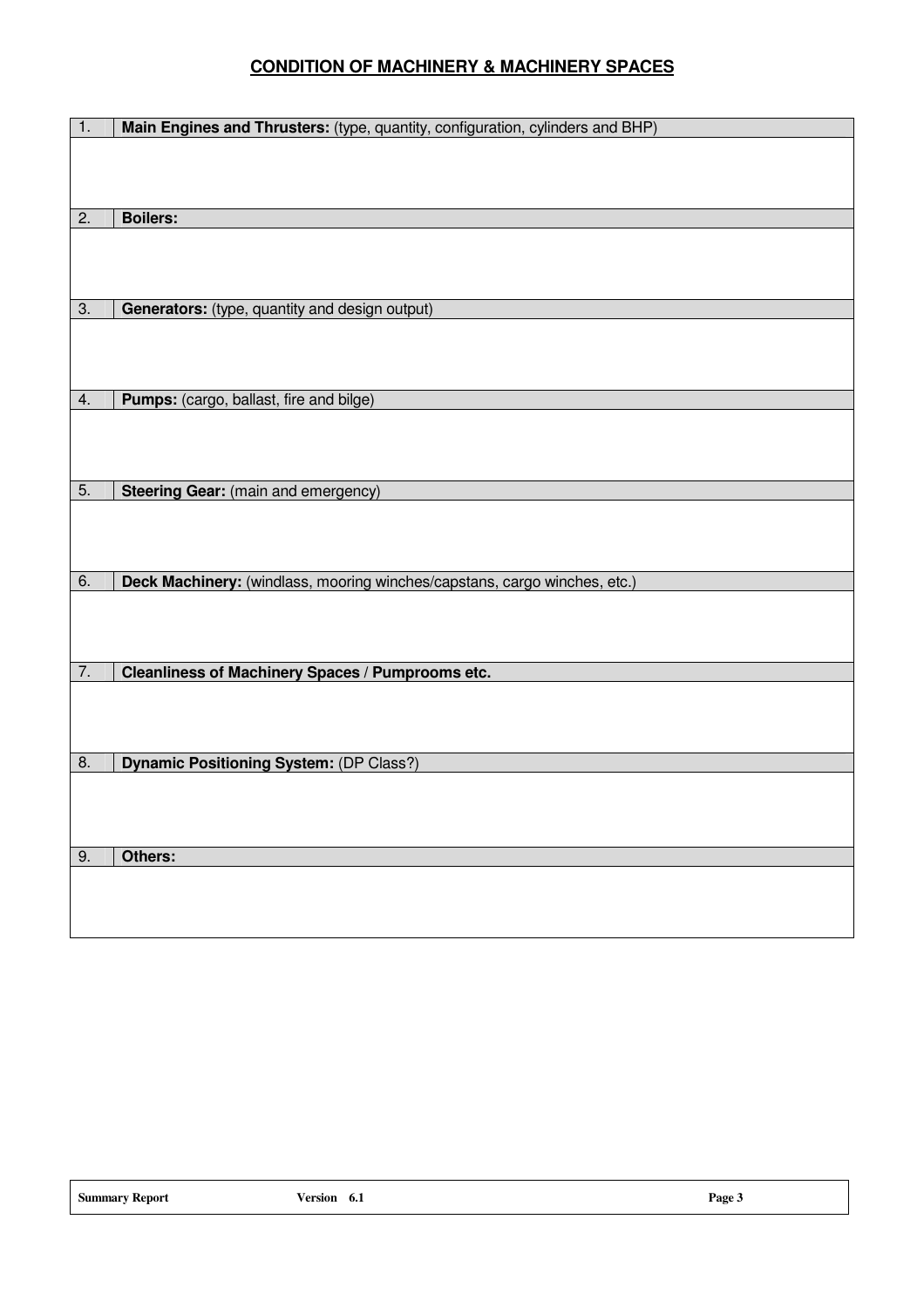## **SAFETY & NAVIGATION EQUIPMENT.**

**State if vessel exempted from provision of safety/fire fighting, radio or navigation equipment** 

| 1. | <b>Life Saving Appliances:</b>        |
|----|---------------------------------------|
|    |                                       |
|    |                                       |
|    |                                       |
|    |                                       |
| 2. | <b>Fire Fighting Appliances:</b>      |
|    |                                       |
|    |                                       |
|    |                                       |
|    |                                       |
|    |                                       |
|    |                                       |
|    |                                       |
| 3. | <b>EHQ's - Location &amp; Number:</b> |
|    |                                       |
|    |                                       |
|    |                                       |
|    |                                       |
|    |                                       |

| 4.                                         | <b>GMDSS Station / Communications Equipment:</b>                    |          |
|--------------------------------------------|---------------------------------------------------------------------|----------|
| Is equipment operational?                  |                                                                     | Yes / No |
|                                            | Is Master confident in demonstrating:-                              |          |
| Distress operation?<br>Yes / No            |                                                                     |          |
|                                            | Commercial operation text/voice?                                    | Yes / No |
|                                            | Are distress operating instructions displayed in a common language? | Yes / No |
| Is the Log Book maintained and up to date? |                                                                     | Yes / No |

| -5.<br><b>Navigational Equipment, Navigation Charts &amp; Publications:</b> |          |
|-----------------------------------------------------------------------------|----------|
| Is all navigation equipment operational?                                    | Yes / No |
| Are charts and publications up to date & corrected?                         | Yes / No |
| Date of last N to M?                                                        |          |
| Are paper or electronic charts in use?                                      |          |

6. **Stability Booklet:** (Approved by?)

7. **Grain Stability Booklet endorsed per SOLAS 74:** (Approved by?)

8. **Others:** 

**Summary Report Version 6.1 Page 4**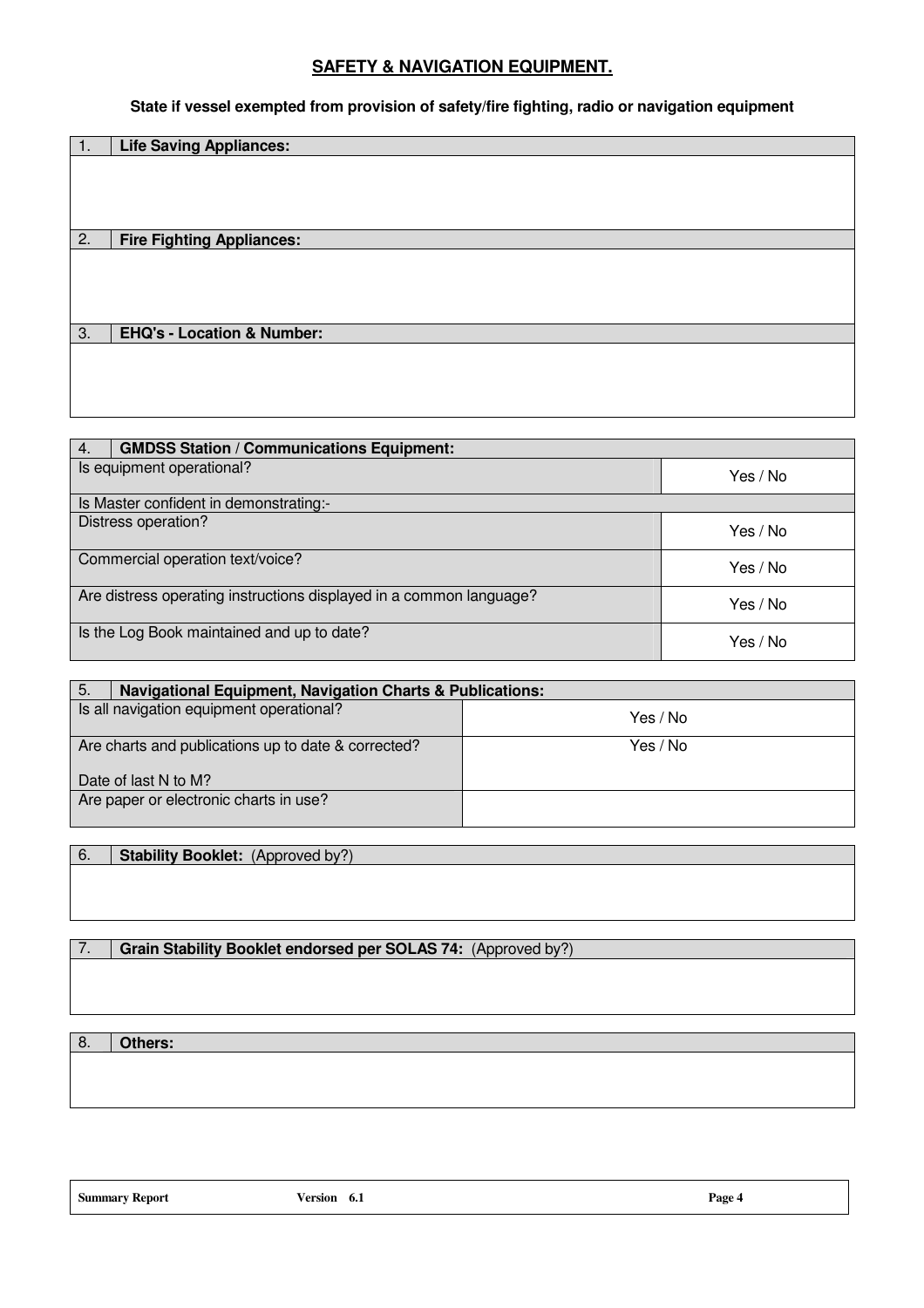## **POLLUTION PREVENTION.**

## 1. **Oil Record Book:**

Date of last entry:-

## 2. **Bunker Operations - Checklists & Standing Orders displayed?**

| Oil / Water Separator:<br>З.        |          |
|-------------------------------------|----------|
| Operating instructions displayed?   | Yes / No |
| 15 ppm alarm tested?                | Yes / No |
| Checked for "by pass"/"magic pipe"? | Yes / No |

# 4. **Shipboard Contingency Plan (SOPEP/SMPEP):** (State date & organisation approving plan)

| 5.<br><b>Garbage/Refuse Disposal:</b>                                  |                         |
|------------------------------------------------------------------------|-------------------------|
| Is a garbage management plan implemented?                              | Yes / No                |
| Are garbage disposal requirements displayed in<br>prominent locations? | Yes / No                |
| Arrangements for stowage/disposal?                                     |                         |
| Supply of garbage bags: (plastic / paper)?                             | Yes / No                |
| Storage area/space cleanliness?                                        |                         |
| Is garbage disposal log maintained?                                    | Yes / No<br>Last entry: |

| 6. | Others: |
|----|---------|
|    |         |
|    |         |
|    |         |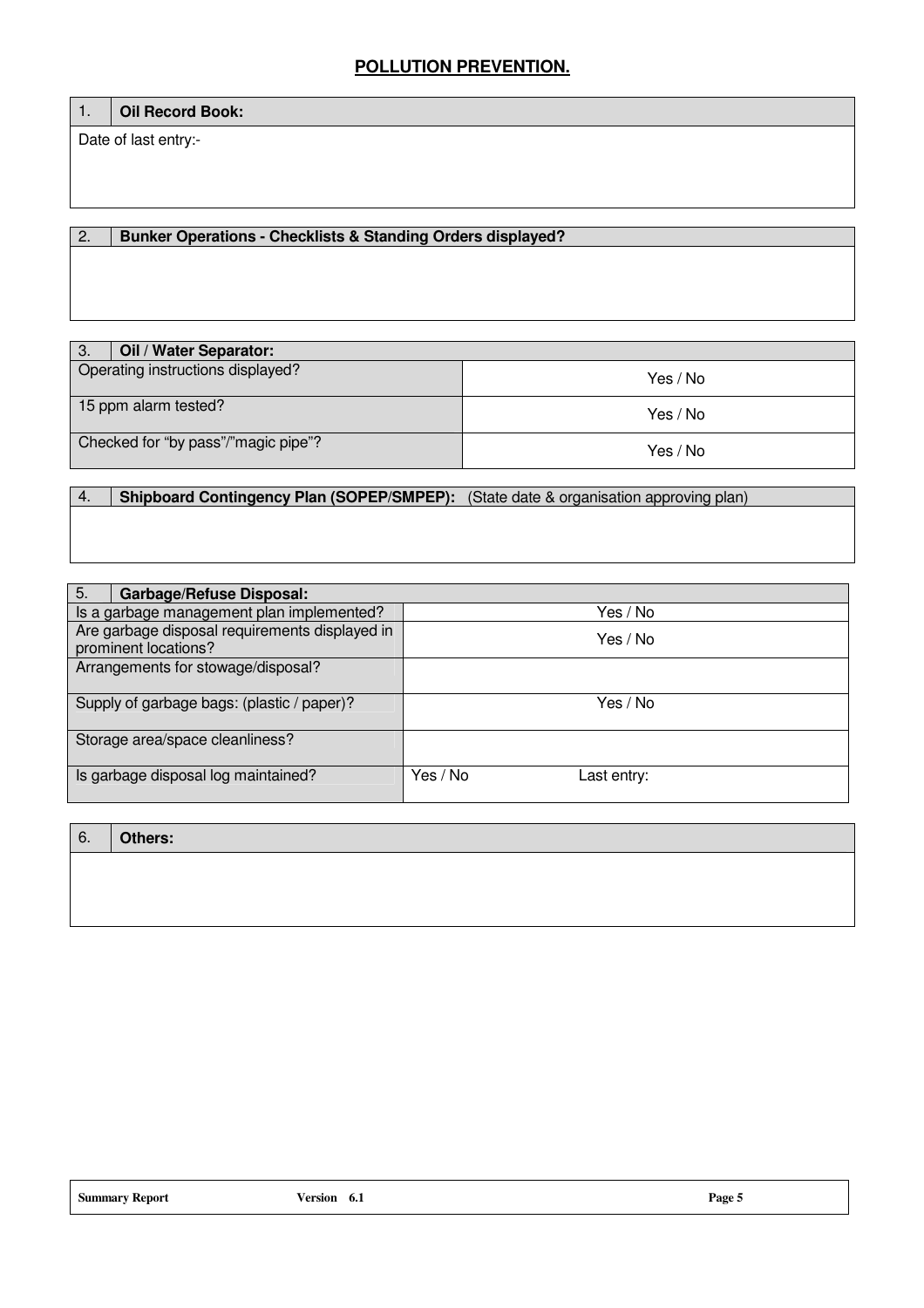# **G E N E R A L**

| 1. | Are all class and statutory certificates presently valid?                 | Yes / No             |
|----|---------------------------------------------------------------------------|----------------------|
|    | List those which expire in next 90 days?                                  |                      |
|    |                                                                           |                      |
|    | Place and Date of last Special Survey (SS)?                               |                      |
|    | Next scheduled drydocking?                                                |                      |
|    |                                                                           |                      |
| 2. | List any outstanding Conditions of Class or Class                         |                      |
|    | Recommendations                                                           |                      |
|    |                                                                           |                      |
| 3. | Is the vessel certified for ISM Code?                                     | Yes / No             |
|    | Issue date and place of DoC and details of issuing                        |                      |
|    | Authority?                                                                |                      |
|    | Issue date and place of SMC and details of issuing<br>Authority?          |                      |
|    | Is system implemented and working?                                        | Yes / No             |
|    | Is a drug and alcohol policy implemented onboard?                         | Yes / No             |
|    |                                                                           |                      |
| 4. | Is the vessel certified for ISPS Code                                     | Yes / No             |
|    |                                                                           |                      |
|    | Issue date / place of International Ship Security<br>Certificate (ISSC)   |                      |
|    | Is the Security Plan implemented and working?                             |                      |
|    |                                                                           |                      |
|    | Certificate expiry date?                                                  |                      |
|    |                                                                           |                      |
| 5. | Is the vessel certified for IAPP?<br>Is the IAPP implemented and working? | Yes / No<br>Yes / No |
|    |                                                                           |                      |
|    | Issue date / place of International Air Pollution                         |                      |
|    | <b>Prevention Certificate?</b>                                            |                      |
|    | Certificate expiry date?                                                  |                      |
| 6. | Is the vessel certified for Annex IV?                                     | Yes / No             |
|    | Are the requirements of MARPOL annex IV                                   |                      |
|    | implemented?                                                              |                      |
|    | Issue date / place of Sewage Certificate?<br>Certificate expiry date?     |                      |
|    |                                                                           |                      |
| 7. | Number of crew on board?                                                  |                      |
|    | Crew nationalities?                                                       |                      |
|    |                                                                           |                      |
|    | Is crewing in accordance with Safe Manning<br>Document?                   |                      |
|    | Is the vessel properly manned?                                            |                      |
|    |                                                                           |                      |
|    | Common language used onboard?                                             |                      |
|    |                                                                           |                      |
| 8. | <b>Others:</b>                                                            |                      |
|    |                                                                           |                      |
|    |                                                                           |                      |
|    |                                                                           |                      |
|    |                                                                           |                      |
|    | <b>Summary Report</b><br>Version 6.1                                      | Page 6               |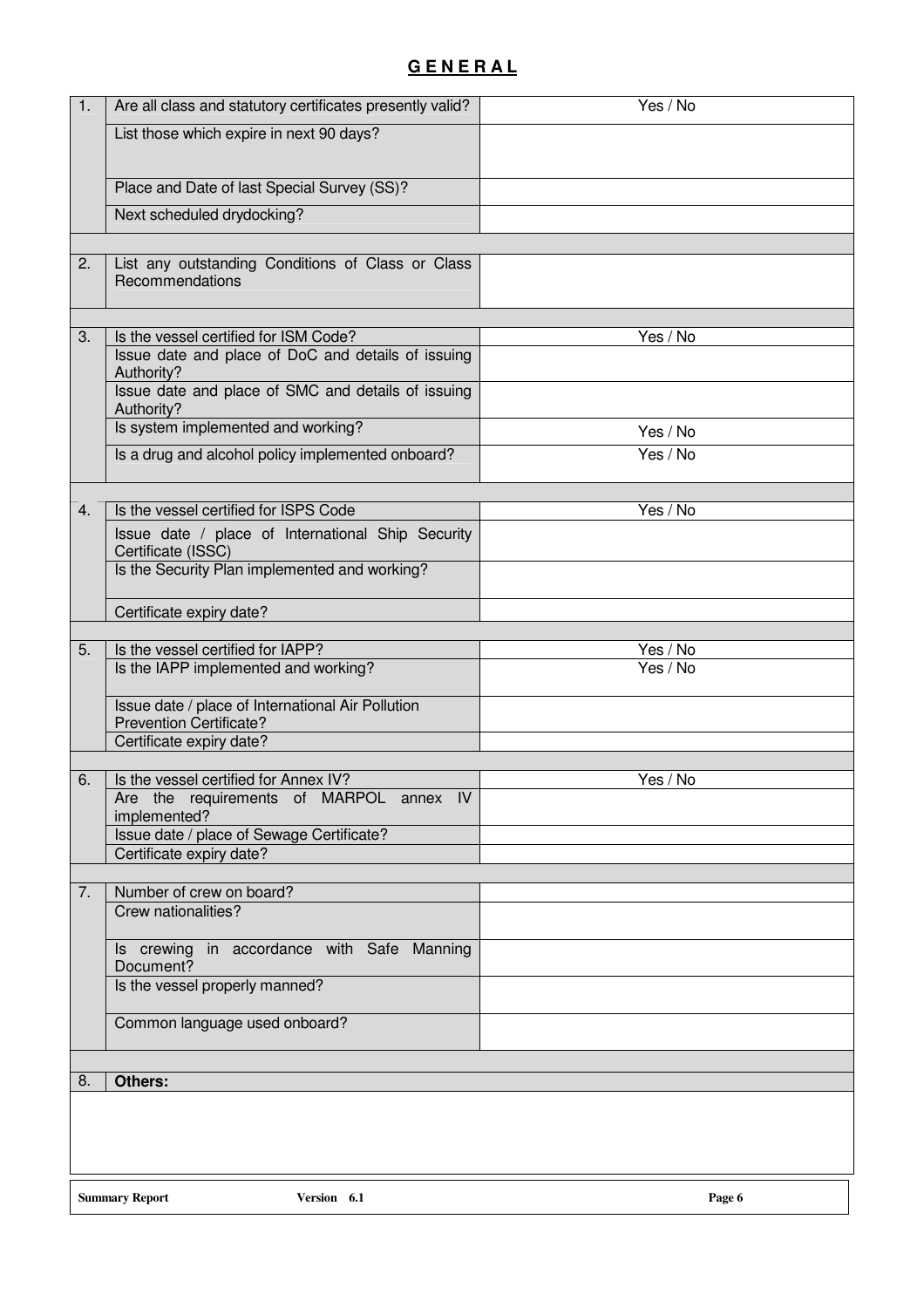## **SUMMARY AND CONCLUSIONS OF CONDITION & OPERATION OF VESSEL**

## **CARGOWORTHINESS**

## **State cargo worthiness tests conducted during survey and results of all tests:**

| General cargo / container / bulk carrier                                                                                                                                                         |          |                |
|--------------------------------------------------------------------------------------------------------------------------------------------------------------------------------------------------|----------|----------------|
| Test                                                                                                                                                                                             |          | <b>Remarks</b> |
| Yes / No<br>Hatch covers weathertightness to be<br>tested, (ultrasonic testing preferred).                                                                                                       |          |                |
| Hold bilge suctions and non-return<br>Yes / No<br>valves operation to be tested.                                                                                                                 |          |                |
| All ballast tanks surrounding the<br>cargo holds are to be hydrostatically<br>tested to ensure the tanks and their<br>associated sounding pipes, air vents<br>and manhole covers are watertight. | Yes / No |                |

| 2.<br><b>Tankers</b>                                                                            |          |         |
|-------------------------------------------------------------------------------------------------|----------|---------|
| <b>Test</b>                                                                                     |          | Remarks |
| Hydrostatic<br>test of<br>tank<br>cargo<br>bulkheads                                            | Yes / No |         |
| Pressure test of cargo pipelines                                                                | Yes / No |         |
| 0f<br>Pressure<br>function<br>and<br>test<br>heating coils                                      | Yes / No |         |
| Function test of inert gas system                                                               | Yes / No |         |
| Function test of pressure/vacuum<br>valves                                                      | Yes / No |         |
| Note the number and grades of<br>cargo which can be carried with two<br>valve separation<br>(2) |          |         |

| Roro and passenger vessels<br>J.   |          |         |
|------------------------------------|----------|---------|
| <b>Test</b>                        |          | Remarks |
| Shell doors/ramps to be tested for | Yes / No |         |
| weathertighness.                   |          |         |

## **Surveyor's opinion of vessel's cargoworthiness:**

**The surveyor / considers\* / does not consider\* / the vessel to be cargoworthy**  (\*delete where applicable)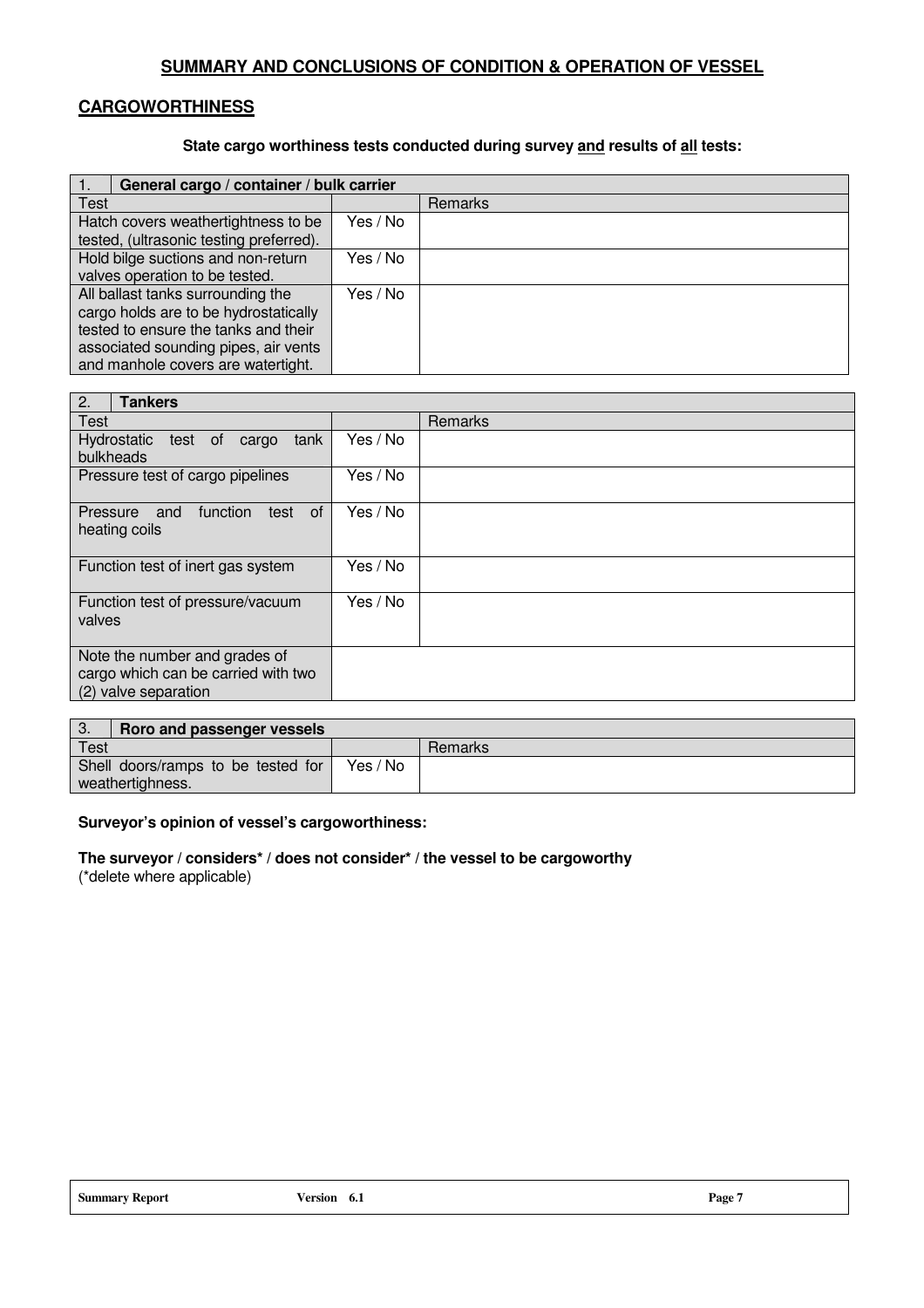**Following each/every condition survey the attending surveyor must advise / comment on the following principle concerns: -** 

- **a) Cargo-worthiness.**
- **b) Seaworthiness.**
- **c) SOLAS compliance.**
- **d) MARPOL compliance.**
- **e) Implementation of ISM Code.**
- **f) Implementation of ISPS Code.**
- **g) Validity of all certification.**
- **h) Conditions of Class.**
- **i) Last and Next SS / DD information.**
- **j) Local affect on certification.**
- **k) Reasons for any outstanding Recommendations.**
- **l) Reasons for any outstanding Tests/Requirements.**
- **m) Next trading indicating cargo type/destination/estimated arrival.**
- **n) Any other relevant information.**

## **NOTES**

**This report, and any accompanying documentation or photographs, has been compiled for the sole use of the Association for insurance purposes only. It should not be disclosed to any third parties without prior written permission from the Association.** 

**The information contained in this report, and any accompanying documentation or photographs, is not exhaustive as to the general condition of the ship and should not be relied upon by members or by any other party as any assurance, representation or warranty as to the condition of the ship and nothing herein shall prejudice the Club's rights under the insurance policy, in the event of a dispute between the Club and the member relating to the condition of this ship.**